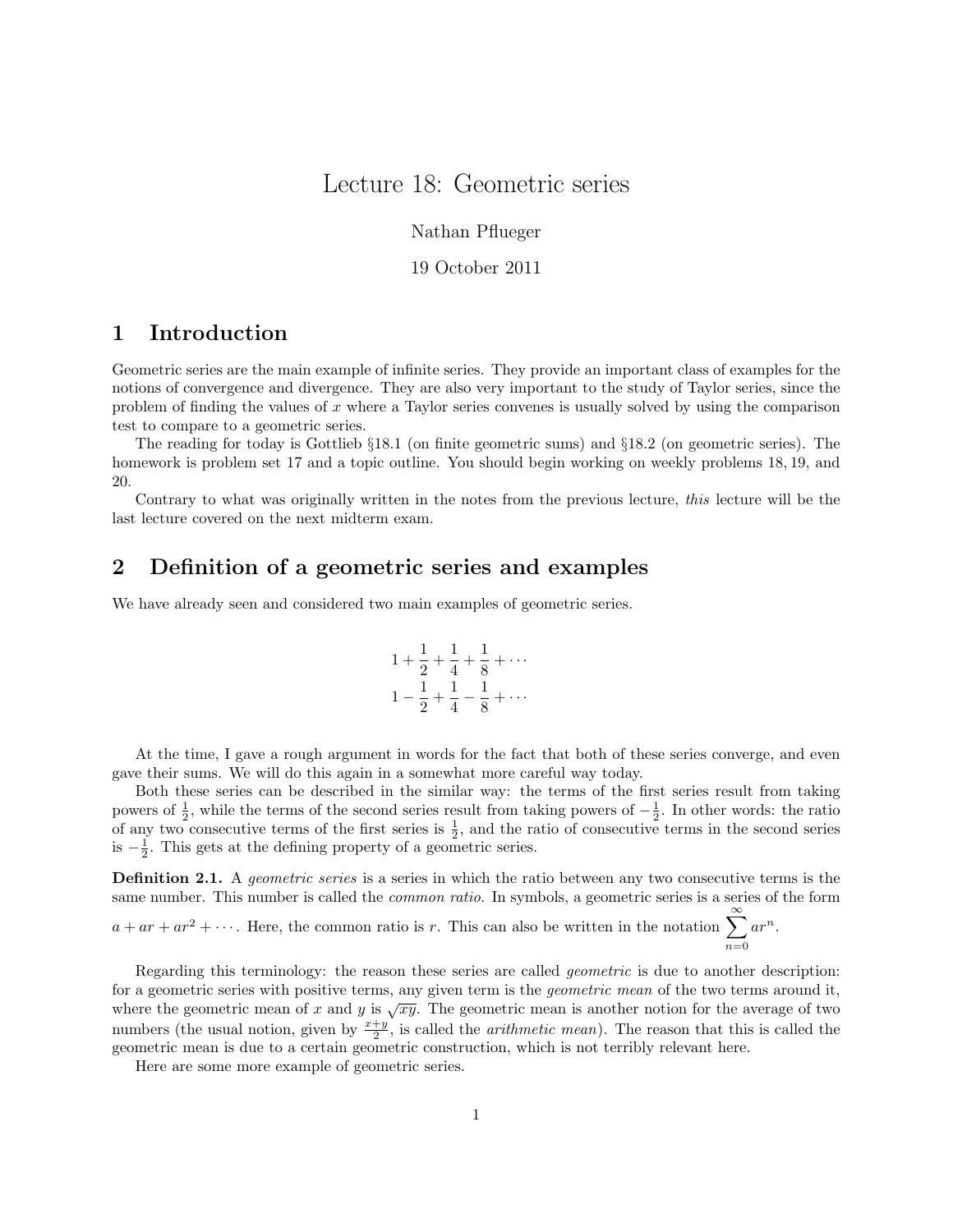$$
\frac{1}{3} + \frac{1}{9} + \frac{1}{27} + \frac{1}{81} + \cdots \qquad \text{(ratio } \frac{1}{3}\text{)}
$$
\n
$$
9 + 3 + 1 + \frac{1}{3} + \cdots \qquad \text{(ratio } \frac{1}{3}\text{)}
$$
\n
$$
1 + 1 + 1 + 1 + \cdots \qquad \text{(ratio 1)}
$$
\n
$$
1 - 1 + 1 - 1 + \cdots \qquad \text{(ratio - 1)}
$$
\n
$$
2 + \frac{1}{2} + \frac{1}{8} + \frac{1}{32} + \cdots \qquad \text{(ratio } \frac{1}{4}\text{)}
$$
\n
$$
1 - 2 + 4 - 8 + \cdots \qquad \text{(ratio - 2)}
$$
\n
$$
9 + 6 + 4 + \frac{8}{3} + \cdots \qquad \text{(ratio } \frac{2}{3}\text{)}
$$

Notice, of course, that note all of these series converge. In fact, three of the series above fairly obviously diverge. So we wish to answer two questions:

- When does a geometric series converge?
- If a geometric series converges, what is its sum?

I will begin with the second question.

## 3 Summing a geometric series (naive first attempt)

In this section, I will be assuming naively that the geometric series I consider converge. In the next section, I will redo this argument more carefully to avoid this dependence.

Recall one geometric series whose sum we do know.

$$
\frac{1}{2} + \frac{1}{4} + \frac{1}{8} + \dots = 1
$$

To remind you how this was obtained: imagine this sum as adding up the distance between two points by first taking half the distance, then half of what remains, then half of what remains, and so on. Here is a slightly more precise way to explain this same argument. Notice that the "tail" of the series, omitting the first term, should have sum equal to exactly half of the total sum.

$$
\frac{1}{4} + \frac{1}{8} + \frac{1}{16} + \dots = \frac{1}{2} \left( \frac{1}{2} + \frac{1}{4} + \frac{1}{8} + \dots \right)
$$

So if the tail is exactly half of the sum, then the other half must be the first term. In symbols, we obtain this by subtraction.

$$
\frac{1}{2} = \left(\frac{1}{2} + \frac{1}{4} + \frac{1}{8} + \cdots\right) - \left(\frac{1}{4} + \frac{1}{8} + \frac{1}{16} + \cdots\right)
$$
\n
$$
= \left(\frac{1}{2} + \frac{1}{4} + \frac{1}{8} + \cdots\right) - \frac{1}{2}\left(\frac{1}{2} + \frac{1}{4} + \frac{1}{8} + \cdots\right)
$$
\n
$$
= \frac{1}{2}\left(\frac{1}{2} + \frac{1}{4} + \frac{1}{8} + \cdots\right)
$$

Multiplying both sides by 2 gives the result.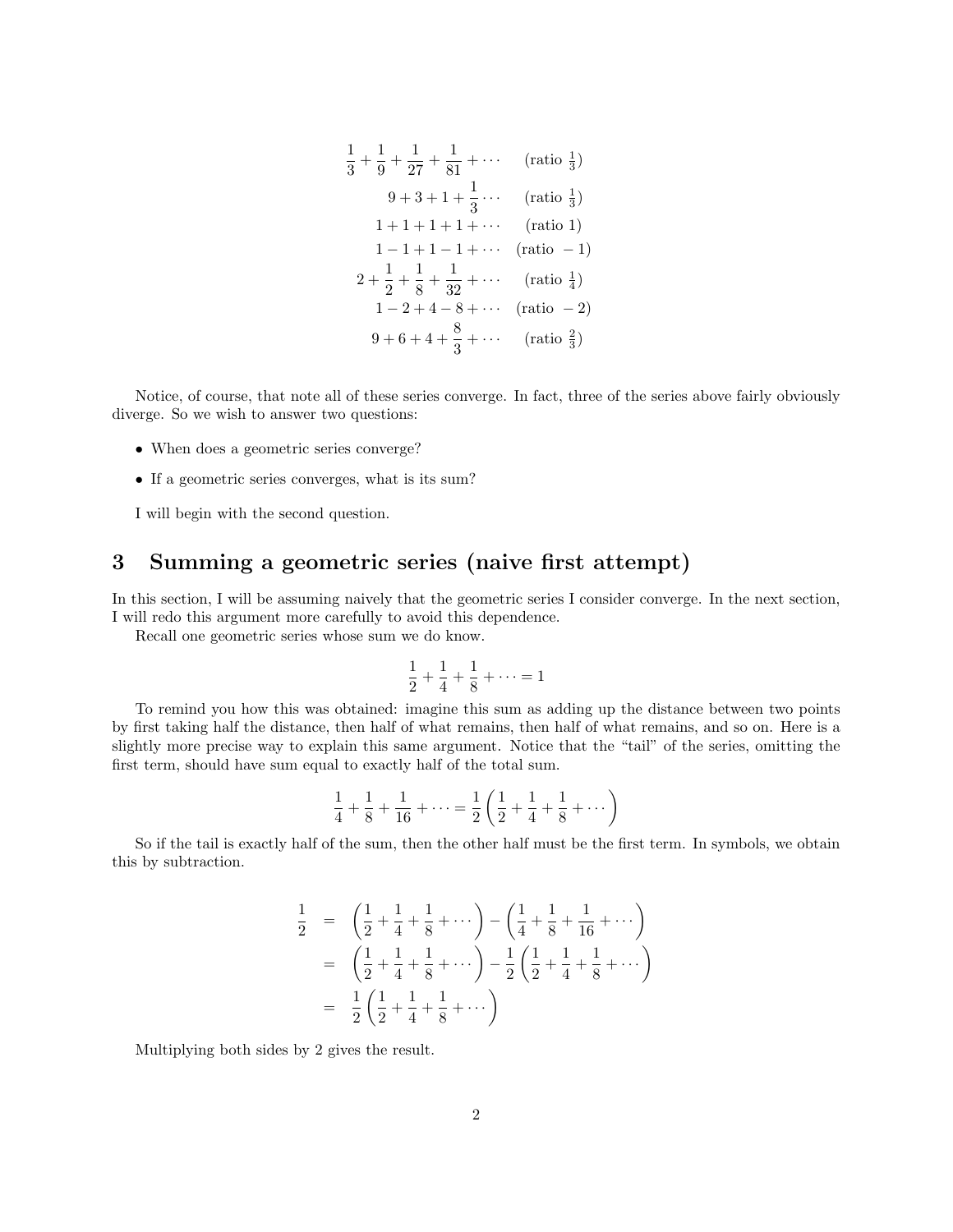$$
1 = \frac{1}{2} + \frac{1}{4} + \frac{1}{8} + \cdots
$$

In fact, the same trick will work with most geometric series. For example, let's evaluate the alternating version of this series in this same way: express the first term of the series as some portion of the entire series. We wish to evaluate  $\frac{1}{2} - \frac{1}{4} + \frac{1}{8} - \frac{1}{16} + \cdots$ .

$$
\frac{1}{2} = \left(\frac{1}{2} - \frac{1}{4} + \frac{1}{8} - \frac{1}{16} + \cdots\right) - \left(-\frac{1}{4} + \frac{1}{8} - \frac{1}{16} + \cdots\right)
$$
\n
$$
= \left(\frac{1}{2} - \frac{1}{4} + \frac{1}{8} - \frac{1}{16} + \cdots\right) - \left(-\frac{1}{2}\right)\left(\frac{1}{2} - \frac{1}{4} + \frac{1}{8} - \frac{1}{16} + \cdots\right)
$$
\n
$$
= \left(1 + \frac{1}{2}\right)\left(\frac{1}{2} - \frac{1}{4} + \frac{1}{8} - \frac{1}{16} + \cdots\right)
$$

Now dividing both sides by  $1 + \frac{1}{2}$ , we get the sum of this series.

$$
\frac{1}{2} - \frac{1}{4} + \frac{1}{8} - \frac{1}{16} + \dots = \frac{\frac{1}{2}}{1 + \frac{1}{2}}
$$

$$
= \frac{1}{3}
$$

I will do one more example before showing the technique in general. Consider the following series.

$$
1+\frac{1}{3}+\frac{1}{9}+\cdots
$$

We can do the same trick as before.

$$
1 = \left(1 + \frac{1}{3} + \frac{1}{9} + \cdots\right) - \frac{1}{3}\left(1 + \frac{1}{3} + \frac{1}{9} + \cdots\right)
$$
  
=  $\left(1 - \frac{1}{3}\right)\left(1 + \frac{1}{3} + \frac{1}{9} + \cdots\right)$   

$$
\frac{1}{1 - \frac{1}{3}} = 1 + \frac{1}{3} + \frac{1}{9} + \cdots
$$

Therefore, evaluating this gives the following.

$$
1 + \frac{1}{3} + \frac{1}{9} + \dots = \frac{3}{2}
$$

It certainly seems like this technique will work in general. Consider an arbitrary geometric series  $a +$  $ar + ar^2 + \cdots$ . Again, we an determine what part of the whole the term a makes up.

$$
a = (a + ar + ar^{2} + \cdots) - r (a + ar + ar^{2} + \cdots)
$$
  
= (1 - r) (a + ar + ar^{2} + \cdots)  

$$
\frac{a}{1 - r} = a + ar + ar^{2} + \cdots
$$

In fact, this formula will be correct whenever the series converges. However, we certainly still need to decide when the series converges and when it does not. Otherwise, we may make claims like the following.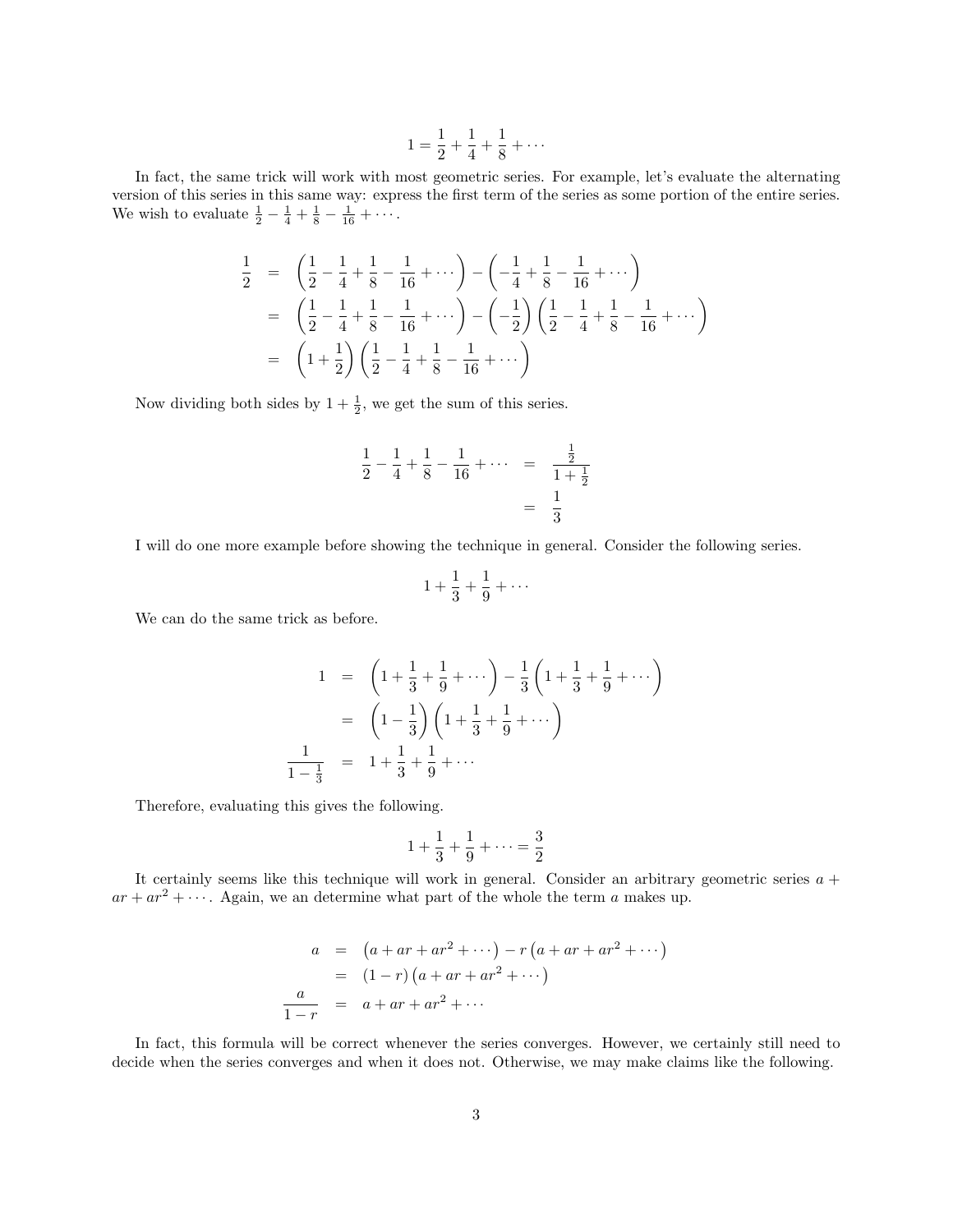$$
1 - 1 + 1 - 1 + \cdots = \frac{1}{1 - (-1)} \\
= \frac{1}{2}
$$

In fact, this equation isn't so ridiculous; the partial sums of this series alternative between 1 and 0, so the average partial sum is  $\frac{1}{2}$ . But in our present situation, the fact is that the series on the left does not converge in the sense that we use in this course.

#### 4 Finite geometric sums

The argument above can be rescued by simply considering finite sums and then taking a limit. This will have the pleasant side effect that convergence will also be able to be determined fairly easily.

Consider the example of the series  $\frac{1}{2} + \frac{1}{4} + \frac{1}{8} + \cdots$ . Let's evaluate a partial sum of this series. Consider the sum  $\frac{1}{2} + \frac{1}{4} + \cdots + \frac{1}{2^n}$ . We can do the same sort of trick as before: subtract  $\frac{1}{2}$  times this sum from the sum.

$$
\left(\frac{1}{2} + \frac{1}{4} + \dots + \frac{1}{2^n}\right) - \frac{1}{2}\left(\frac{1}{2} + \frac{1}{4} + \dots + \frac{1}{2^n}\right) = \frac{1}{2} - \frac{1}{2^{n+1}}
$$
\n
$$
\left(1 - \frac{1}{2}\right)\left(\frac{1}{2} + \frac{1}{4} + \dots + \frac{1}{2^n}\right) = \frac{1}{2} - \frac{1}{2^{n+1}}
$$
\n
$$
\frac{1}{2} + \frac{1}{4} + \dots + \frac{1}{2^n} = \frac{\frac{1}{2} - \frac{1}{2^{n+1}}}{1 - \frac{1}{2}}
$$
\n
$$
= 1 - \frac{1}{2^n}
$$

From this we see that the sum of the first  $n$  terms of this series covers most of the ground to 1; it is only missing  $\frac{1}{2^n}$ . Clearly, as n goes to infinity, this goes to 1. So this series converges.

This same computation can be done in general for a partial sum of a geometric series  $a + ar + ar^2 + \cdots$ .

$$
(a + ar + ar2 + \dots + arn) - r (a + ar + ar2 + \dots + arn) = a - arn+1
$$
  

$$
(1 - r) (a + ar + ar2 + \dots + arn) = a (1 - rn+1)
$$
  

$$
a + ar + ar2 + \dots + arn = a \cdot \frac{1 - r^{n+1}}{1 - r}
$$

This formula is important enough that I will put it in a box.

$$
a + ar + ar2 + \dots + arn = a \cdot \frac{1 - r^{n+1}}{1 - r}
$$

#### 5 Convergence and sums of geometric series

The formula above tells us everything we need to know. In particular, consider what happens as  $n$  goes to  $\infty$ . If the absolute value of r is less than 1, then the term  $r^{n+1}$  will shrink to 0 as n goes to infinity.

$$
\lim_{n \to \infty} a \cdot \frac{1 - r^{n+1}}{1 - r} = a \cdot \frac{1}{1 - r}
$$